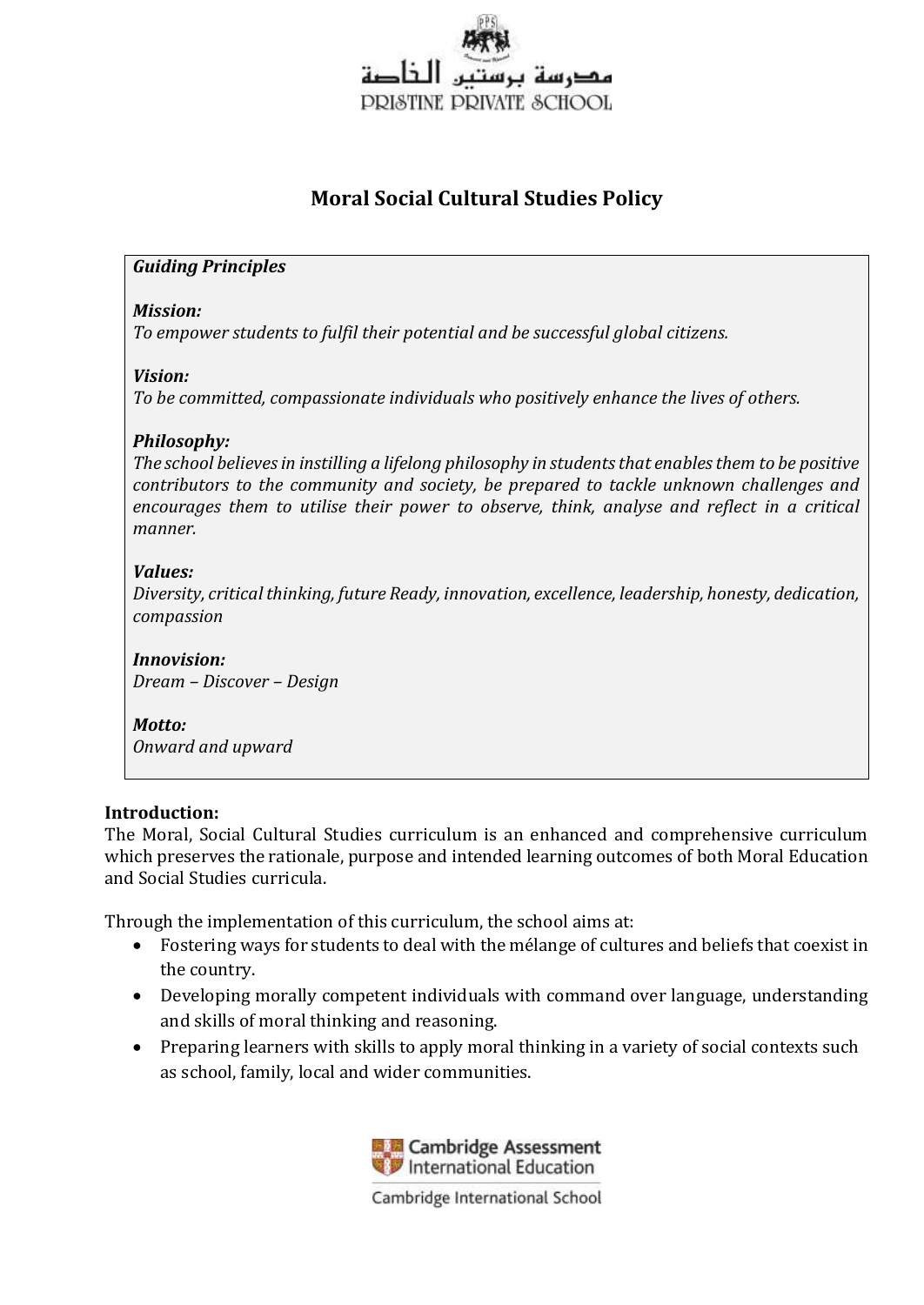

- Equipping individuals with concrete foundation in the shared knowledge of the past, human geography, sociology, economics, information literacy and information processing to create an awareness of cohesion of humanity and to understand the value of lifeline learning.
- Infusing individuals with knowledge and understanding of achievements of the UAE's social, economic, and cultural development, heritage and national identity symbols, and the rights and responsibilities of living in the UAE as a global citizen.

# **Rationale:**

The school recognises that acquiring moral values is essential for students 'to be committed, compassionate individuals who positively enhance the lives of others' and 'to be successful global citizens', as stated in its Mission and Vision.

It is also significant for students to be aware of the legacy of the UAE as a nation at the forefront of worldwide efforts to develop morally strong individuals, who exhibit the knowledge, skills, attitudes and behaviours to make sense of the world around and thrive as happy, successful and responsible global citizens.

# **Purpose:**

The policy aims at:

- Keeping parents and all other stakeholders abreast with the implementation of the MSCs Curriculum.
- Preparing individuals who demonstrate loyalty and adherence to the UAE community.
- Ensuring that students recognize the governing institutions and their rights and responsibilities as global citizens living in the UAE.
- Providing students with opportunities for professional discourse that equip them for a career with lifeline learning.
- Providing a tolerant environment that embraces all cultures and safeguards individual identity.

## **Curriculum Structure:**

The School's Moral, Social and Cultural Studies Curriculum covers three domains under the given strands as outlined in the Ministry of Education Framework:

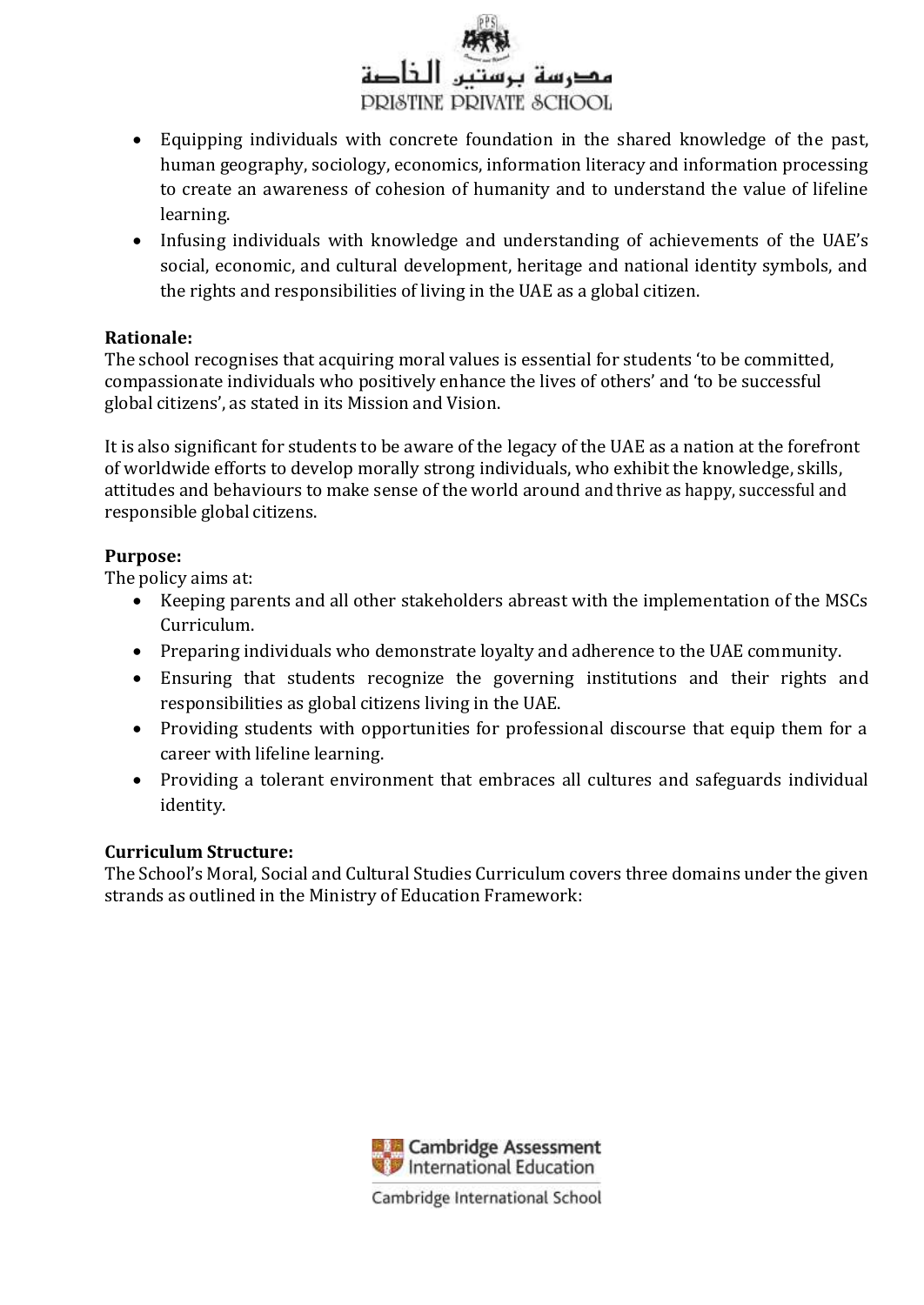

Altogether there are three volumes of the book in an academic year.

| <b>DOMAINS</b>        | <b>STRANDS</b>                                            |
|-----------------------|-----------------------------------------------------------|
| <b>Moral Studies</b>  | <b>Character and Morality</b><br>Individual and Community |
|                       | History                                                   |
|                       | Sociology                                                 |
|                       | Geography                                                 |
| <b>Social Studies</b> | Economics                                                 |
|                       | <b>Information Literacy</b>                               |
|                       | <b>Information Processing</b>                             |
|                       | Civics                                                    |
| <b>Cultural</b>       | Heritage                                                  |

#### **Underpinning Foundations:**

|                                      | Honesty, tolerance, respect, thoughtfulness   consciousness, harmony, courage,                                                                                             |
|--------------------------------------|----------------------------------------------------------------------------------------------------------------------------------------------------------------------------|
| <b>VALUES</b>                        | helpfulness, moderation, humility, responsibility, and kindness.                                                                                                           |
|                                      | Handling and understanding information, critical thinking, problem solving,                                                                                                |
| <b>SKILLS</b>                        | decision making, creativity, working with others, managing oneself.                                                                                                        |
| <b>CHARACTER</b>                     | Perseverance, hospitality, cooperation, grit, resilience, self-confidence, self-<br>control, discipline, altruism, wisdom, ambition, generosity, independence,<br>passion. |
| <b>SOCIAL</b><br><b>COMPETENCIES</b> | Solidarity, recognising diversity and inclusivity, civic duties, respecting<br>law and order.                                                                              |

#### **Teaching Approaches and Strategies:**

The strands are covered in all sections of the framework, while students follow and lead their own paths of inquiry that are related to the curriculum.

A range of resources are used to complement the teaching of Moral, Social, and Cultural Studies, including books, videos, newspaper articles, field excursions to areas of cultural understanding such as museums and historical monuments. Students also learn through various whole-school enrichment activities and global celebrations such as The World Environment Day, World Water Day, Flag Day, Human Fraternity Day, UAE National Day etc. It enhances students' awareness and understanding of UAE's culture and heritage and global issues.

Moral Social Cultural Studies is taught from Years 2- 13 through the Stand-Alone and Integrated approach, by specialist teachers. Strong cross curricular links are established with various subjects.

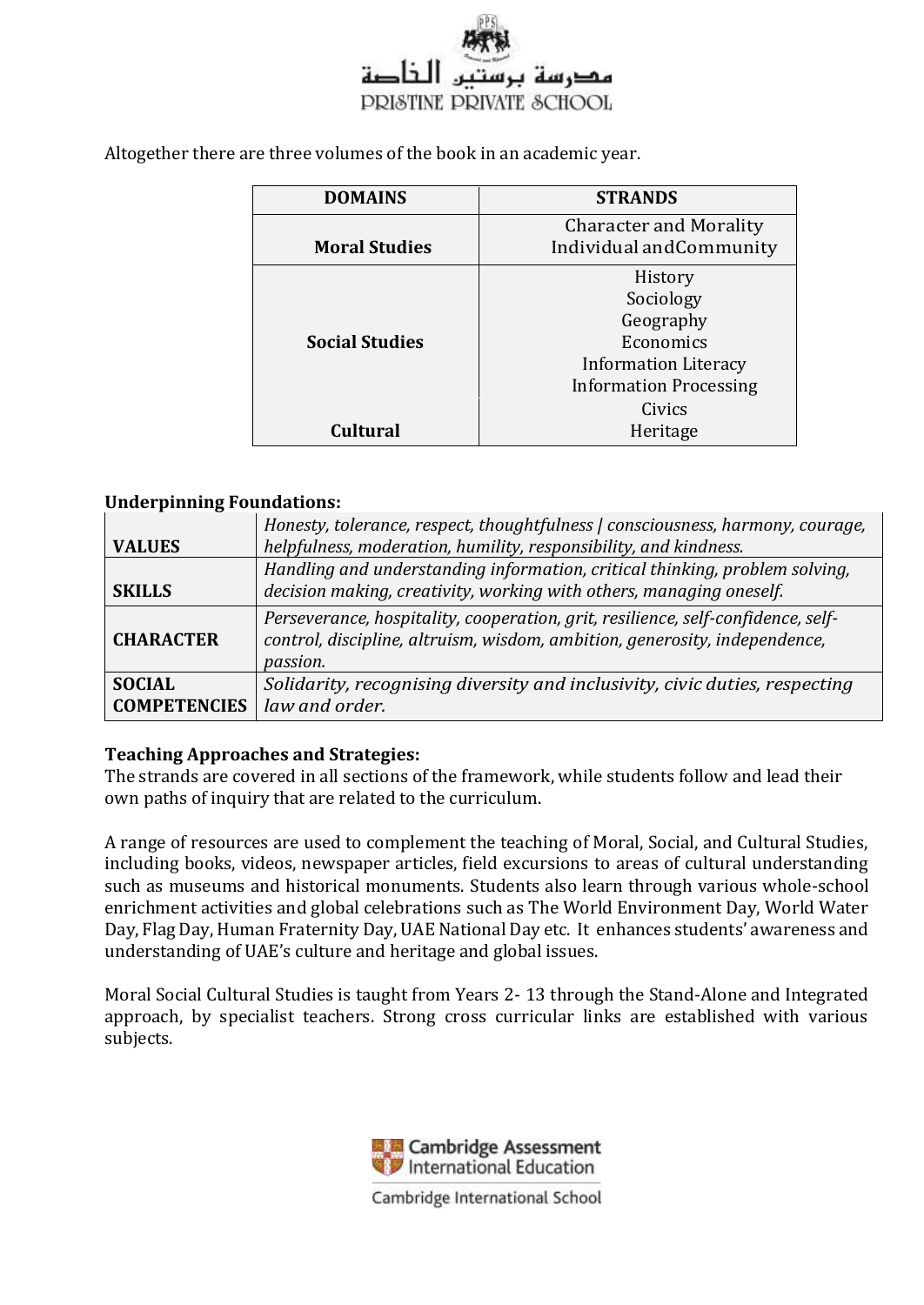

Dedicated periods are allocated for creating variety of contexts through which students explore, think, reflect and internalise positive dispositions and values.

# **Role of the School:**

- Generates awareness of the commonality of humanity; knowledge of UAE national, social, and economic development as well as understanding the value of lifeline learning.
- The school creates opportunities that support the development of students' understanding and skills of moral thinking and reasoning.
- Ensures compliance with the MoE statutory requirements for teaching and implementation of MSCs curriculum.

## **Role of the Teachers:**

- Have in depth subject knowledge and clear understanding of curriculum expectations.
- Plan and deliver lessons covering the learning outcomes as stipulated in the MSCs framework.
- Engage students and enhance learning through project exhibitions, assemblies, display of student work on bulletin boards, display relevant course material on the class boards to provide a visual prompt of what students should expect in the ongoing unit.
- Evaluate students' understanding through AFL, critical thinking questioning, summative and formative assessments, end of unit reflection and inform planning based on the feedback and data gathered.
- Track students 'progress.
- Share students' attainment and progress with the parents.
- Act as role model for students by maintaining standard of personal life practices and positive self-image.
- Stay well informed of the current events and new developments in the country to be able to contextualise learning with real life situations.

# **Role of Students:**

- Actively participate in all extracurricular activities related to sustainability practices, environment conservation, emotional and physical well-being and those that relate to appreciation and promoting of UAE's culture and heritage.
- Show respect and loyalty to the country and appreciate its leaders for their relentless efforts.
- Research authentic sites for extended information on the topics under discussion.
- Construct evidence-rich oral and written discourses using physical and digital resources.
- Think creativity and offer innovative solutions at their level to local and global issues.
- Practice moral and ethical values in daily dealings with peers, family and community.
- Resolve conflicts at a personal level and find solutions for situations that pose ethical dilemma.